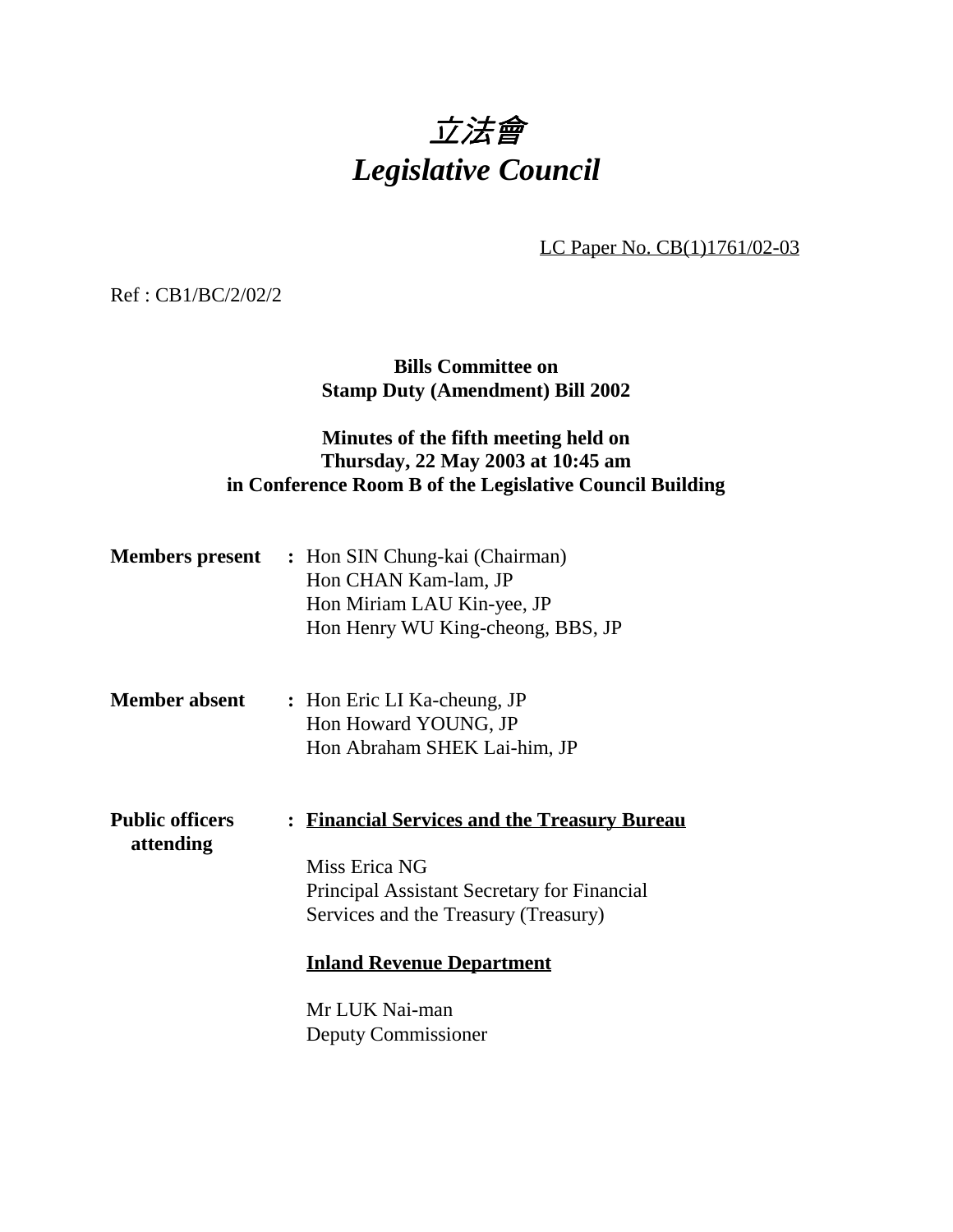|                                              | Mrs CHU WONG Lai-fun<br><b>Acting Assistant Commissioner</b> |
|----------------------------------------------|--------------------------------------------------------------|
|                                              | Mr Richard LEUNG<br><b>Chief System Manager</b>              |
|                                              | Miss WONG Tsui-ling<br>Senior Superintendent of Stamp Office |
|                                              | <b>Department of Justice</b>                                 |
|                                              | Ms Lonnie NG<br><b>Senior Government Counsel</b>             |
| <b>Clerk in attendance :</b> Mr LAW Kam-sang | <b>Deputy Secretary General</b>                              |
| <b>Staff in attendance : Miss Monna LAI</b>  | <b>Assistant Legal Adviser 7</b>                             |
|                                              | Ms Cindy CHENG<br>Senior Assistant Secretary (1) 4           |
|                                              | Mr Joey LO<br><b>Assistant Secretary (1)1</b>                |

#### Action

# **I. Confirmation of minutes**

LC Paper No. CB(1)  $1704/02-03$  - Minutes of the fourth meeting on 9 May 2003

The minutes of the fourth meeting held on 9 May 2003 were confirmed.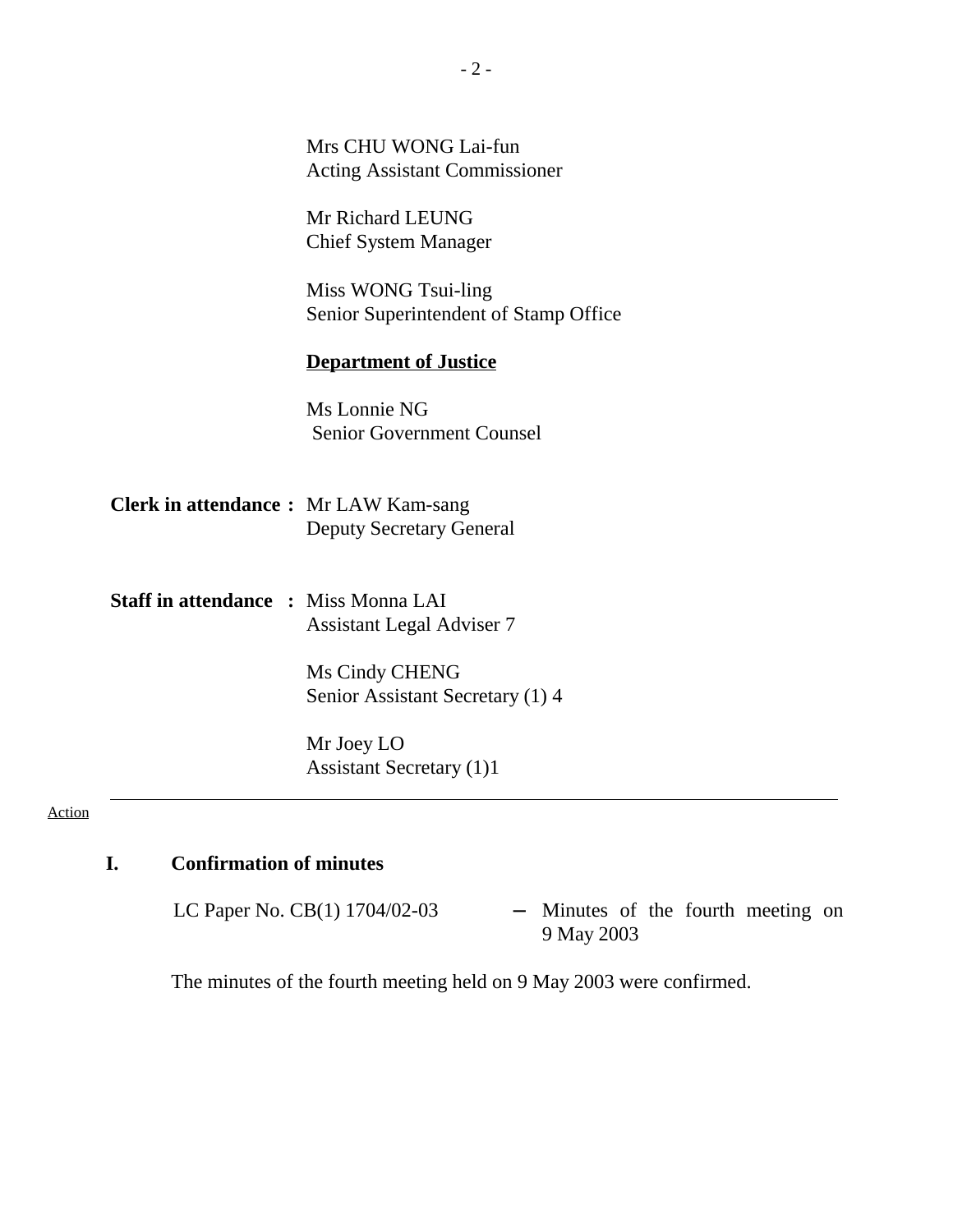#### **II. Meeting with the Administration**

2. The Bills Committee noted the following papers which had been issued after the fourth meeting on 9 May 2003 :

| (i)   | LC Paper No. $CB(1)1705/02-3(01)$  | - List of follow-up actions<br>requested by members at<br>fourth meeting<br>the<br>on<br>9 May 2003                                                                                |
|-------|------------------------------------|------------------------------------------------------------------------------------------------------------------------------------------------------------------------------------|
| (ii)  | LC Paper No. $CB(1)1705/02-03(02)$ | Administration's response<br>to the follow-up actions<br>requested by members at<br>the fourth meeting on 9<br>May 2003                                                            |
| (iii) | LC Paper No. $CB(1)1705/02-03(03)$ | Marked-up copy of the Bill<br>(Showing)<br>the<br>draft<br>proposed Committee Stage<br>Amendments)                                                                                 |
| (iv)  | LC Paper No. $CB(1)1744/02-03(01)$ | Marked-up copy of the<br>$\overline{\phantom{a}}$<br>relevant provisions of the<br>Bill to be amended by the<br>Committee<br>Stage<br>Amendments proposed by<br>the Administration |

3. The Bills Committee deliberated the Administration's response to the follow-up actions requested by members at the previous meeting and the related Committee Stage Amendments proposed by the Administration. (Index of proceedings in **Appendix**).

Examination of the draft proposed Committee Stage Amendments

(LC Paper Nos. CB(1)1744/02-03(01), CB(1)1705/02-03(02) and CB(1)1705/02-03(03))

4. The Bills Committee completed scrutiny of the Bill and the proposed Committee Stage Amendments.

5. Members agreed that the Bill, subject to the proposed Committee Stage Amendments, be supported and that the report of the Bills Committee be submitted to the House Committee for consideration at its meeting on 6 June 2003.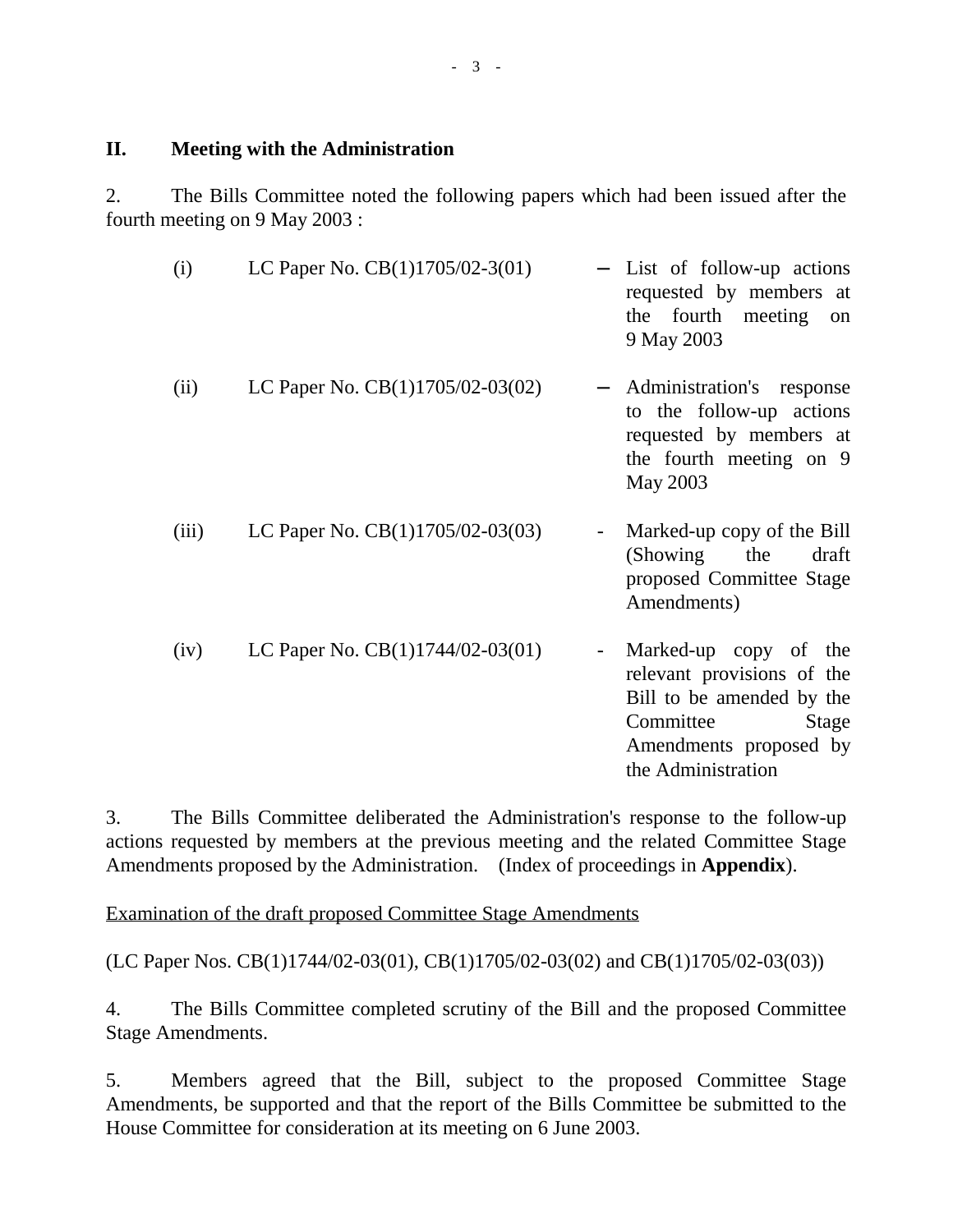## **II. Any other business**

6. There being no other business, the meeting ended at 11:20 am.

Council Business Division 1 Legislative Council Secretariat 5 June 2003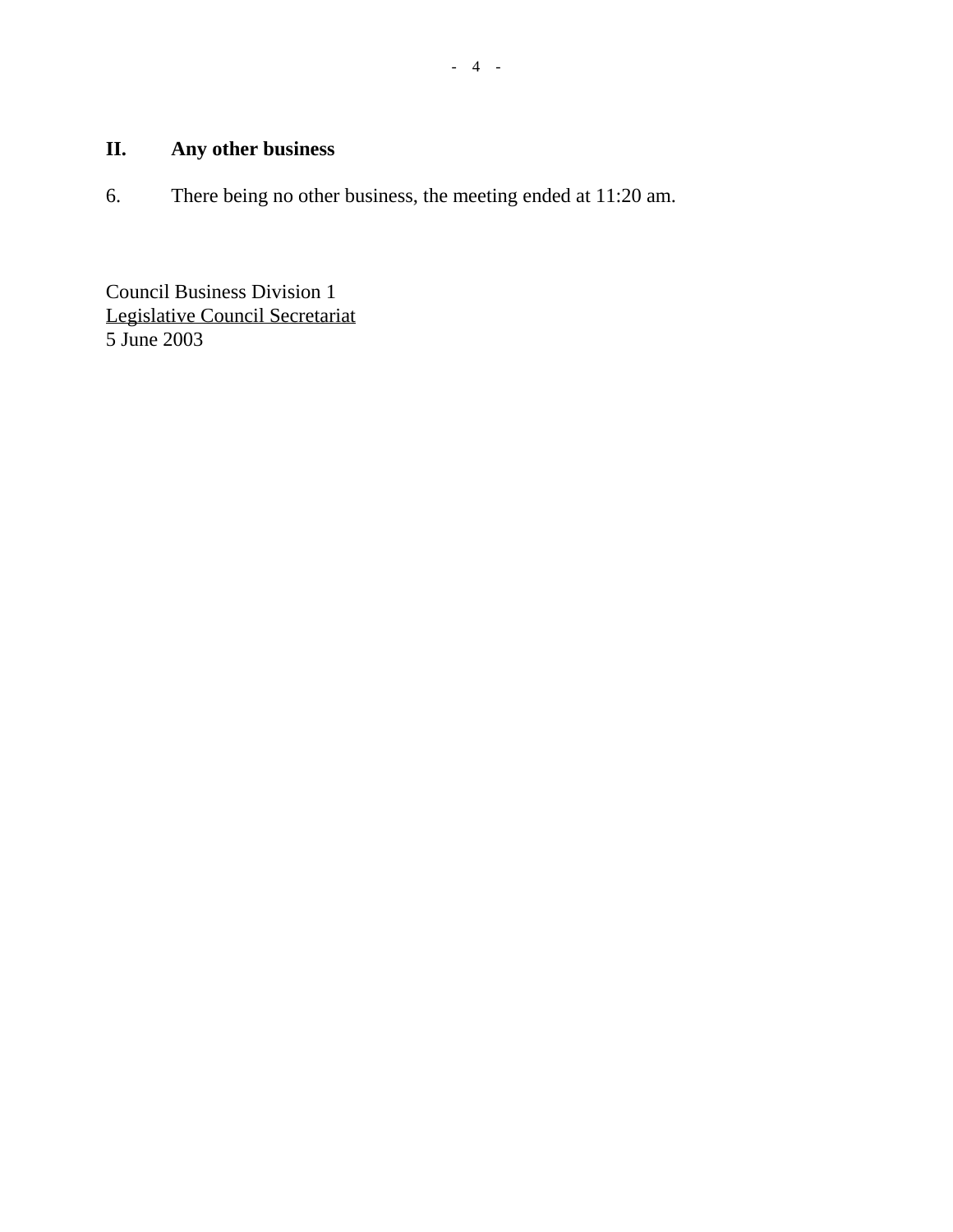# **Appendix**

### **Proceedings of the fifth meeting of the Bills Committee on Stamp Duty (Amendment) Bill 2002 on Thursday, 22 May 2003, at 10:45 am in Conference Room B of the Legislative Council Building**

| <b>Time marker</b> | <b>Speaker</b>                                             | Subject(s)                                                                                                                                                                                                                                      | <b>Action required</b> |
|--------------------|------------------------------------------------------------|-------------------------------------------------------------------------------------------------------------------------------------------------------------------------------------------------------------------------------------------------|------------------------|
| $000000 - 000023$  | Chairman                                                   | Confirmation of minutes of the<br>fourth meeting<br>(LC Paper No. CB(1)1704/02-<br>(03)                                                                                                                                                         |                        |
| 000024 - 000109    | Chairman<br>Administration                                 | Discussion<br>with<br>the<br>Administration<br>about<br>its<br>response to issues raised by<br>members at the fourth meeting<br>(LC Paper Nos. CB(1)1705/02-<br>$03(01)$ and $(02)$ )                                                           |                        |
| 000110-000155      | Chairman<br>Ms Miriam LAU                                  | Registration of the cancellation<br>of a stamp certificate for an<br>instrument in respect of the sale<br>of a property in the Land<br>Registry<br>(LC Paper No. CB(1)1705/02-<br>03(02)                                                        |                        |
| $000156 - 001240$  | Chairman<br>Administration<br>Ms Miriam LAU<br>Mr Henry WU | 'Without reasonable excuse' as<br>an element for non-compliance<br>of section $18I(1)$ . Channel for<br>appeal to determine whether<br>penalty for non-compliance of<br>section $18I(1)$ need be paid.<br>(LC Paper No. CB(1)1705/02-<br>03(02) |                        |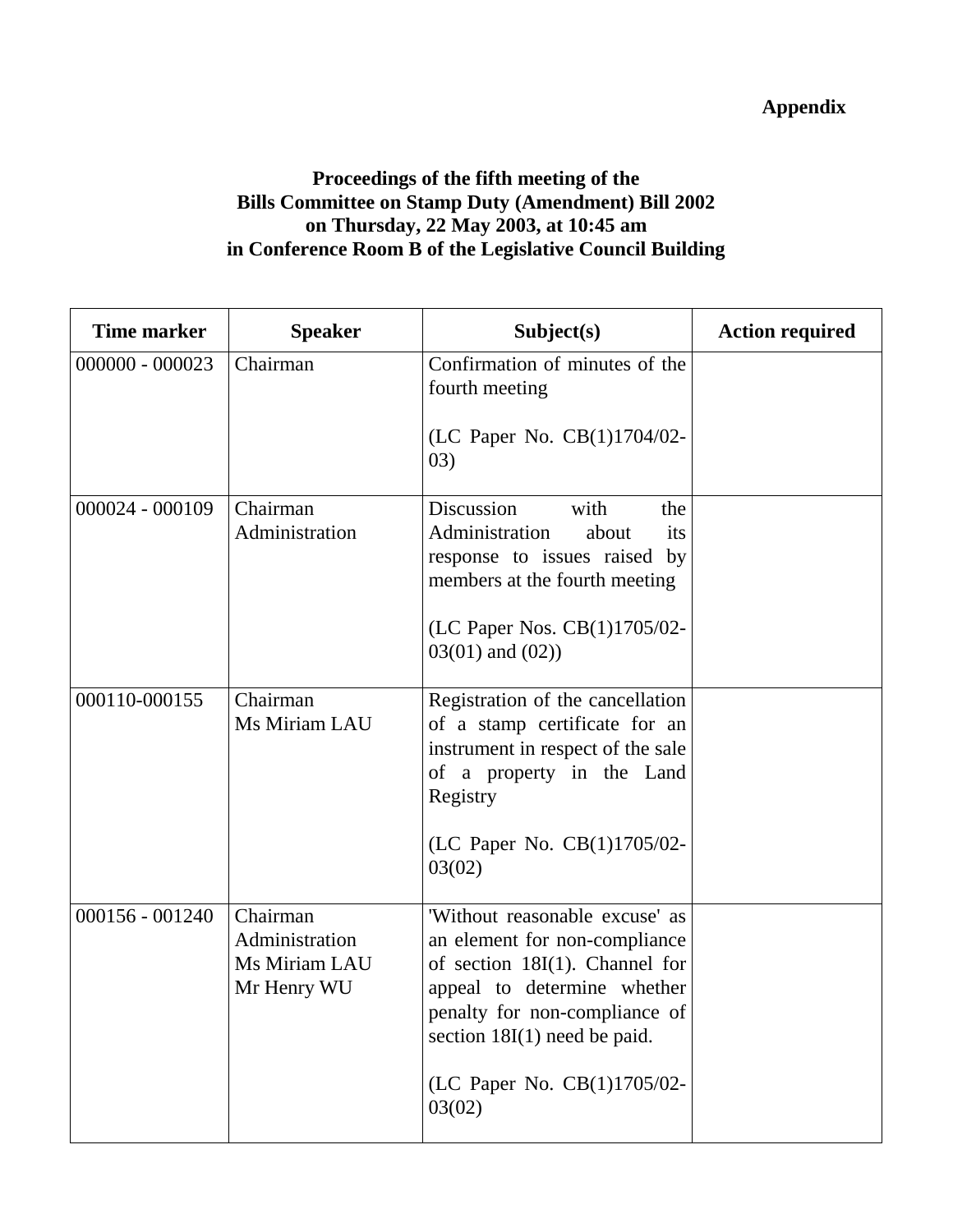| Time marker       | <b>Speaker</b>                                             | Subject(s)                                                                                                                                                                                                                                                                                                                                                                                                                                   | <b>Action required</b> |
|-------------------|------------------------------------------------------------|----------------------------------------------------------------------------------------------------------------------------------------------------------------------------------------------------------------------------------------------------------------------------------------------------------------------------------------------------------------------------------------------------------------------------------------------|------------------------|
| $001241 - 001330$ | Chairman<br>Administration                                 | limit<br>Time<br>of two<br>years<br>stipulated in section 49 within<br>which the Collector of Stamp<br>Revenue (the Collector) may<br>cancel and allow as spoiled the<br>stamp misused is appropriate<br>(LC Paper No. CB(1)1705/02-<br>03(02)                                                                                                                                                                                               |                        |
| $001331 - 001402$ | Chairman<br>Ms Miriam LAU<br>Mr Henry WU<br>Administration | Undertaking by the Secretary<br>for Financial Services and the<br>Treasury in the speech for the<br>resumption of Second Reading<br>debate of the Bill that the<br>Administration will consult the<br>securities<br>industry<br>before<br>extending the proposed system<br>to stock transactions<br>(LC Paper No. CB(1)1705/02-<br>03(02)                                                                                                    |                        |
| $001403 - 001756$ | Chairman<br>Administration<br>ALA7                         | (a) Instruments that Part IIA<br>applies but applications for<br>stamping cannot be made<br>without presenting<br>such<br>instruments; and whether<br>the instruments should be<br>listed in a Schedule to the<br>principal ordinance or in<br>subsidiary legislation<br>(b) Administration to indicate<br>clearly in its publicity<br>efforts the instruments not<br>to be covered by the<br>proposed system<br>(LC Paper No. CB(1)1705/02- |                        |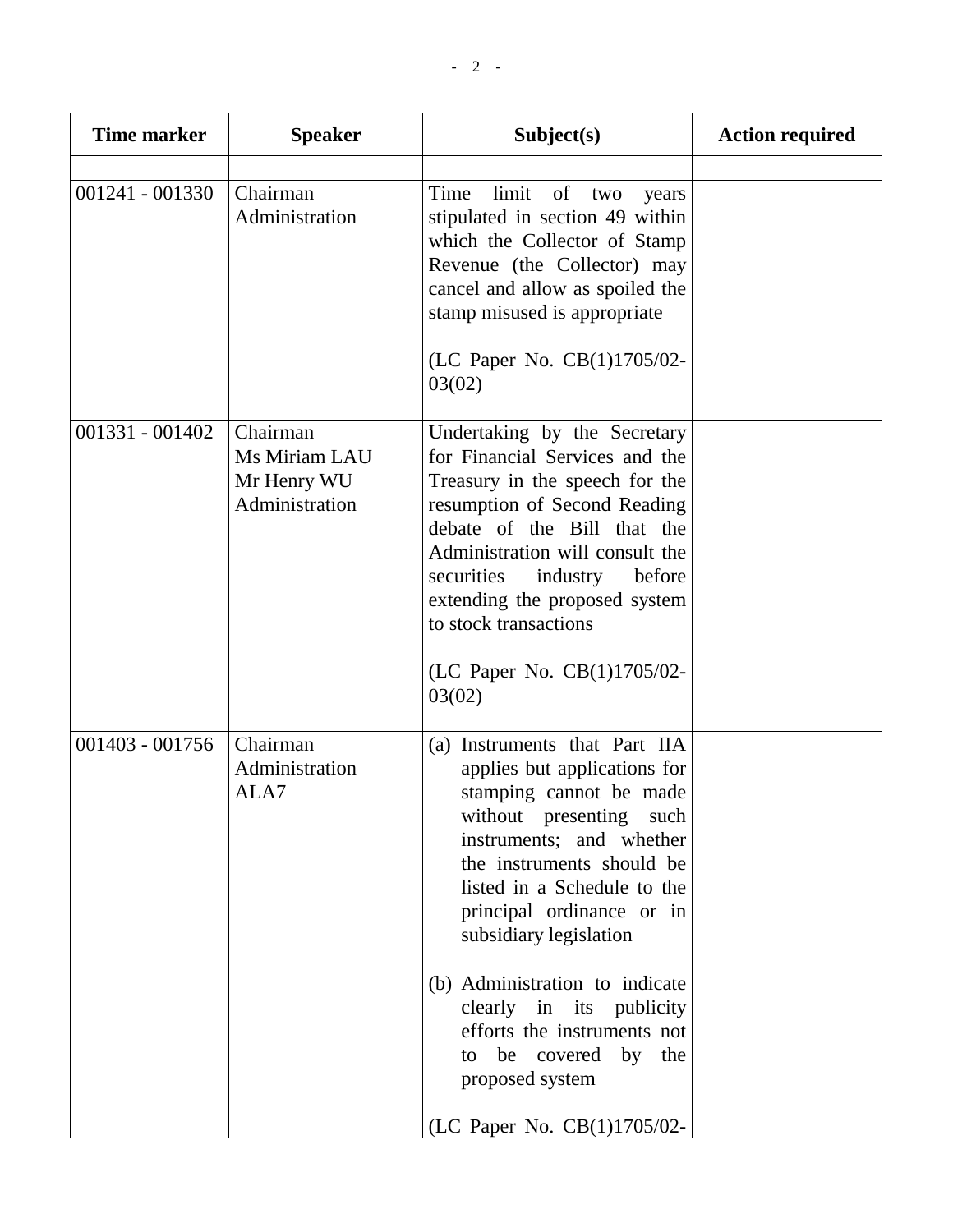| <b>Time marker</b> | <b>Speaker</b>   | Subject(s)                                                                                    | <b>Action required</b> |
|--------------------|------------------|-----------------------------------------------------------------------------------------------|------------------------|
|                    |                  | 03(02)                                                                                        |                        |
| 001757 - 001834    | Chairman<br>ALA7 | Examination of draft proposed<br><b>Committee Stage Amendments</b>                            |                        |
|                    |                  | Power of Collector to request<br>inspection of instrument or<br>evidence                      |                        |
|                    |                  | (Section 18I in Clause 9)<br>(LC Paper No. CB(1)1744/02-<br>03(01)                            |                        |
| 001835 - 001855    | Chairman<br>ALA7 | Power of Collector to cancel<br>stamp certificate                                             |                        |
|                    |                  | (Section 18J in Clause 9)<br>(LC Paper No. CB(1)1744/02-<br>03(01)                            |                        |
| 001856 - 001915    | Chairman<br>ALA7 | Representations may be made<br>Collector before<br>to<br>certain<br>penalties are imposed     |                        |
|                    |                  | (Section 58A)<br>(LC Paper No. CB(1)1744/02-<br>03(01)                                        |                        |
| 001916-001935      | Chairman<br>ALA7 | Allowance for spoiled stamps<br>and stamp certificates rendered<br>unfit for purpose intended |                        |
|                    |                  | (Section 48 in Clause 22)<br>(LC Paper No. CB(1)1744/02-<br>03(01)                            |                        |
| 001936 - 001950    | Chairman<br>ALA7 | Manner of making, and time<br>for taking up, allowance                                        |                        |
|                    |                  | (Section 51 in Clause 24)<br>(LC Paper No. CB(1)1744/02-                                      |                        |